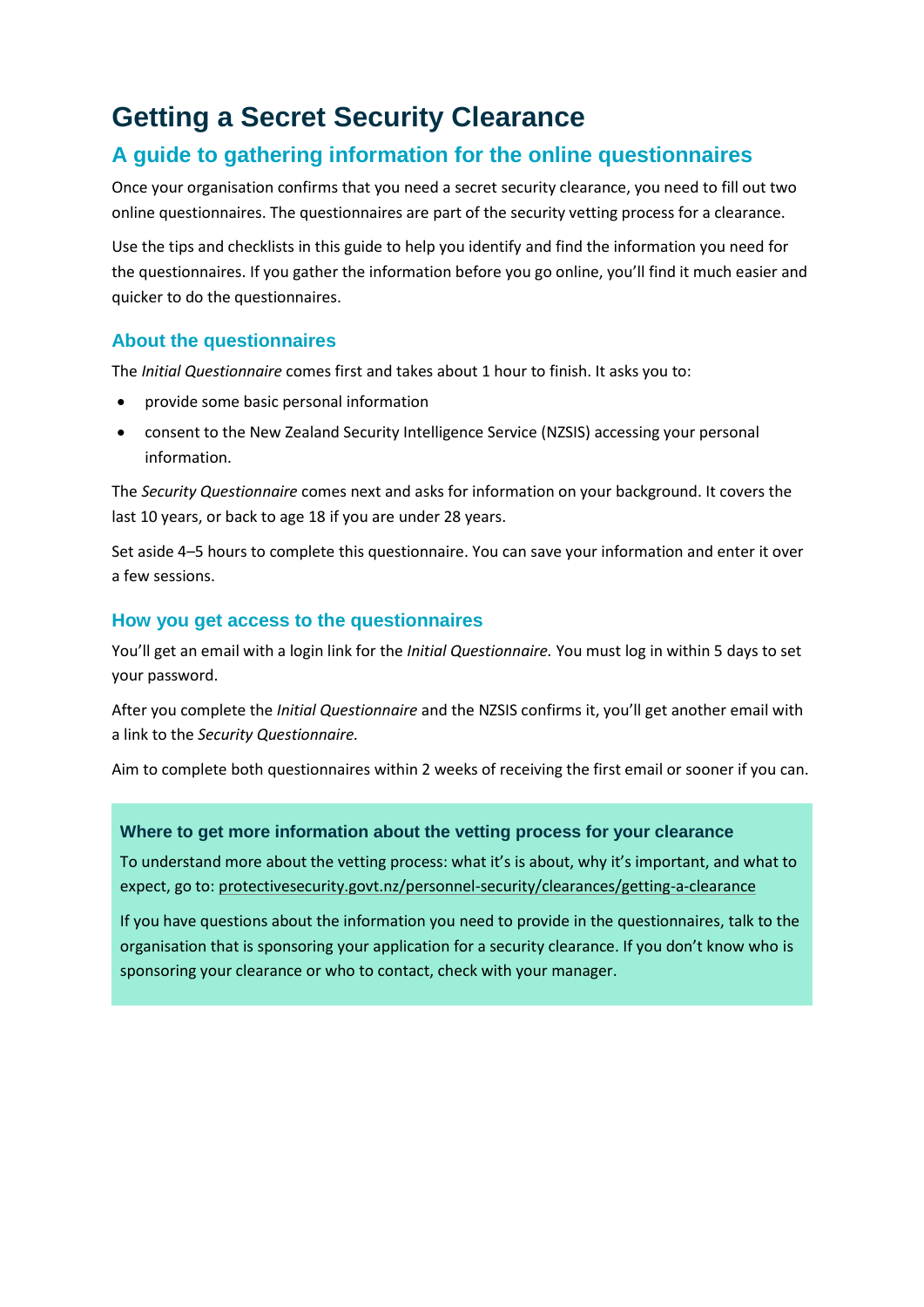# **Tips to help you gather the right information**

| Personal<br>information on<br>other people | The best way to get the information you need on other people is to ask<br>them directly. When you can't ask directly, try:<br>• asking other friends or family<br>• using family records, such as birth, death, or marriage certificates; or<br>passports<br>• checking public records, such as registers of births, deaths, and marriages.                                                                                                                                                                                                                                             |
|--------------------------------------------|-----------------------------------------------------------------------------------------------------------------------------------------------------------------------------------------------------------------------------------------------------------------------------------------------------------------------------------------------------------------------------------------------------------------------------------------------------------------------------------------------------------------------------------------------------------------------------------------|
| Citizenship<br>information                 | To find citizenship information, go to: govt.nz/browse/passports-citizenship-<br>and-identity/nz-citizenship                                                                                                                                                                                                                                                                                                                                                                                                                                                                            |
| <b>Visa information</b>                    | To find visa information, go to: immigration.govt.nz/new-zealand-visas                                                                                                                                                                                                                                                                                                                                                                                                                                                                                                                  |
| <b>Previous</b><br>addresses               | To find previous addresses, try old electronic or paper documents. For<br>example, old power or phone accounts, rates invoices, sale and purchase<br>agreements, or rental agreements.                                                                                                                                                                                                                                                                                                                                                                                                  |
| Previous jobs or<br>employer details       | To find information about jobs you've had in the past or previous<br>employers, you could look in:<br>• your curriculum vitae (CV) - current or previous copies<br>• your LinkedIn profile<br>• the Companies Register - companiesoffice.govt.nz<br>• relevant websites.                                                                                                                                                                                                                                                                                                                |
| <b>Passports</b>                           | To check or get passport information, go to: passports.govt.nz                                                                                                                                                                                                                                                                                                                                                                                                                                                                                                                          |
| <b>Other countries</b><br>visited          | To find overseas travel information, try checking:<br>• your emails for booking confirmations (accommodation, flights) or travel<br>itineraries<br>• your social media account(s) for posts on your travels<br>• your passports (old and new) for visa or travel stamps<br>• with people you travelled with to see if they have any records you can use<br>• any travel logs or diaries you kept.<br>You can also request a summary of your previous travel movements, but it<br>can take up to 20 working days to get it. Go to: customs.govt.nz/about-<br>us/travel-movements-request |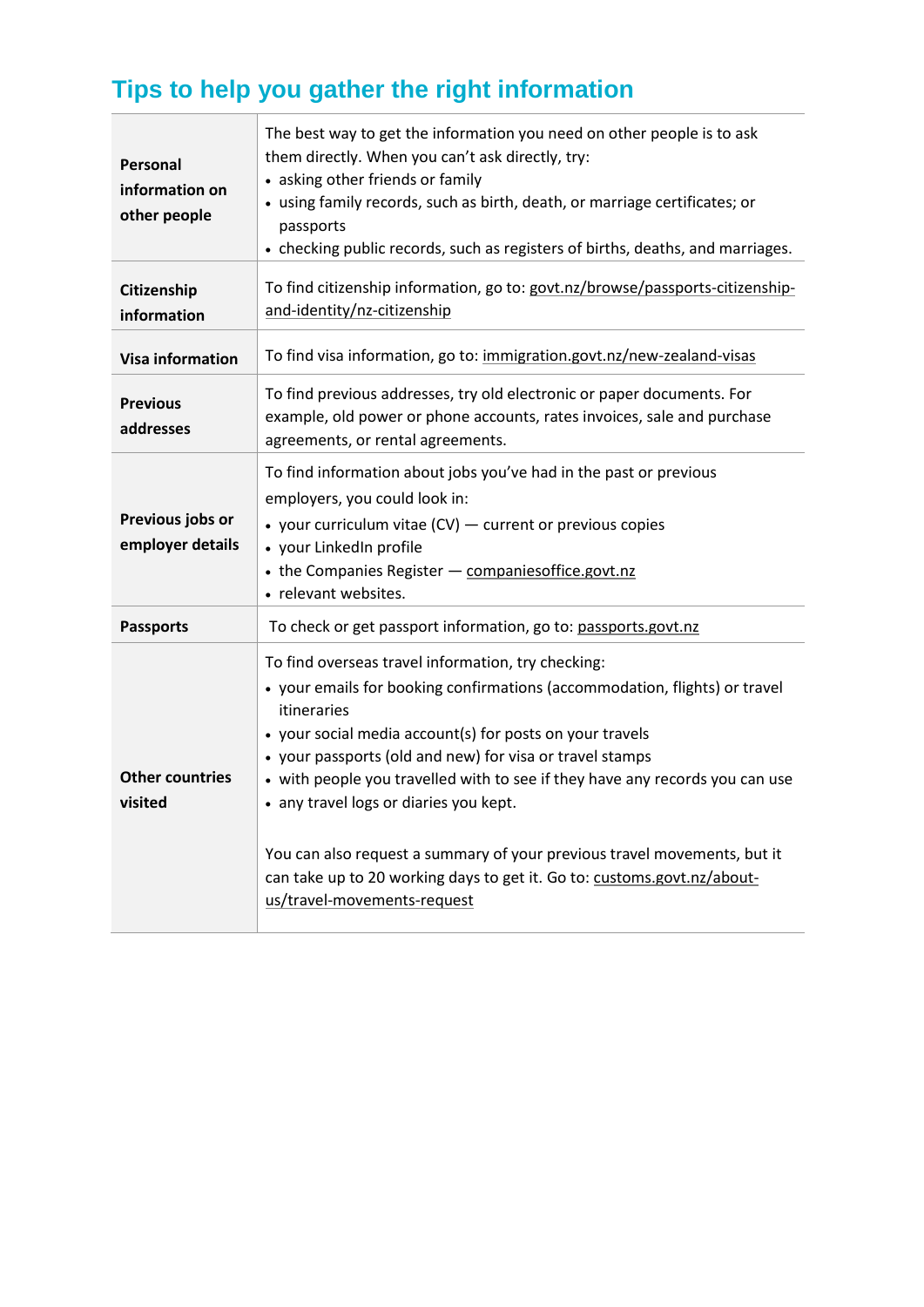## Checklist for providing the right information about **you**

| Subject area and definition                                                                                                                                                                                                                                    | <b>Information to provide</b>                                                                                                                                                | <b>Applies</b><br>to you? | Done? |
|----------------------------------------------------------------------------------------------------------------------------------------------------------------------------------------------------------------------------------------------------------------|------------------------------------------------------------------------------------------------------------------------------------------------------------------------------|---------------------------|-------|
| Dual citizenship<br>• Do you currently hold dual citizenships?<br>• Have you held dual citizenships in the past?                                                                                                                                               | • All citizenships - current and previous                                                                                                                                    |                           |       |
| <b>New Zealand citizenship</b><br>• Are you a NZ citizen?                                                                                                                                                                                                      | • NZ citizenship number or passport<br>number                                                                                                                                |                           |       |
| <b>Country of birth</b><br>• Were you born overseas?                                                                                                                                                                                                           | • The date you arrived in NZ<br>• Your town and country of birth                                                                                                             |                           |       |
| <b>Resident Class Visa</b><br>• Do you hold a Resident Class Visa?                                                                                                                                                                                             | • The type of visa you hold                                                                                                                                                  |                           |       |
| <b>Addresses</b><br>• At any time over the past 10 years, have you<br>lived overseas for more than 3 months at a<br>time?<br>Note: Include any deployments or work<br>placements.                                                                              | • Overseas residential addresses<br>• Dates you lived at these addresses                                                                                                     |                           |       |
| • Over the past 10 years, have you lived<br>anywhere different from your current<br>address?                                                                                                                                                                   | • Previous addresses<br>• Dates lived at these addresses                                                                                                                     |                           |       |
| Employment<br>• Are you currently employed? Who by?<br>• Over the past 10 years, have you been<br>employed by any other employers in NZ (not<br>counting your current employer)?<br>Over the past 10 years, have you been<br>employed overseas for any period? | • Dates of employment - from/to<br>• Position held - your job title<br>• Employer<br>• Business address<br>• Reason for leaving                                              |                           |       |
| <b>Passports</b><br>• Do you currently hold a New Zealand or<br>foreign passport?<br>• Have you previously held a New Zealand or<br>foreign passport?                                                                                                          | Passport numbers, and issue and expiry<br>dates for:<br>• Current passports<br>• Expired passports (where possible)<br>• Passport(s) you have held under a<br>different name |                           |       |
| <b>Other countries visited</b><br>• Have you visited any overseas countries in<br>the past 10 years?<br>Note: If you went on a tour, include all the<br>countries you visited.                                                                                 | • All countries visited<br>• Dates of visits (approximate dates are<br>ok)<br>• Reason for travel                                                                            |                           |       |
| <b>Education</b><br>• Have you attended any secondary schools,<br>high schools, universities or other tertiary<br>institutions?                                                                                                                                | • Dates of study<br>• Institute of study<br>• Qualifications complete/incomplete                                                                                             |                           |       |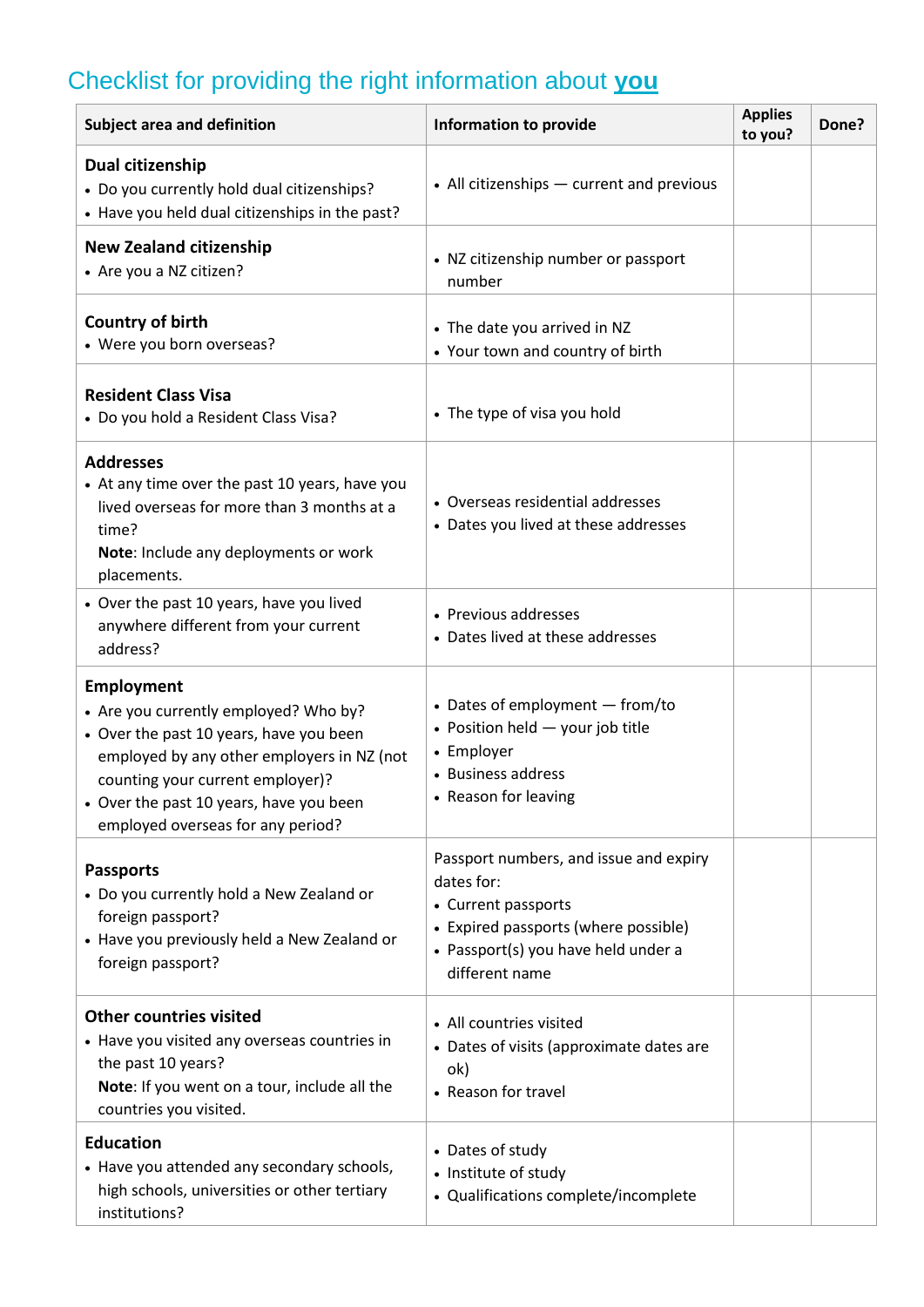# Checklist for providing the right information about **other people**

| Subject area and definition                                                                                                                                                                                                                                                                                                                                                              | <b>Information to provide</b>                                                                                                                                                                                            | <b>Applies</b><br>to you? | Done? |
|------------------------------------------------------------------------------------------------------------------------------------------------------------------------------------------------------------------------------------------------------------------------------------------------------------------------------------------------------------------------------------------|--------------------------------------------------------------------------------------------------------------------------------------------------------------------------------------------------------------------------|---------------------------|-------|
| Children<br>• Children aged 16 years or over (include any<br>step- or adopted children)                                                                                                                                                                                                                                                                                                  | • Full name<br>• Date and country of birth<br>• Date of death (if applicable)<br>• All current and former citizenships<br>• Date of arrival in NZ (if applicable)                                                        |                           |       |
| <b>Siblings</b><br>• Full and half siblings, and any adoptive or<br>step-brothers and sisters                                                                                                                                                                                                                                                                                            |                                                                                                                                                                                                                          |                           |       |
| <b>Parents or caregivers</b><br>• Tell us about your birth parents and any other<br>people who have played a significant role in<br>your upbringing. For example, whanau,<br>adoptive parents, step-parents, or guardians.                                                                                                                                                               | • Occupation<br>• Employer<br>• Residential address                                                                                                                                                                      |                           |       |
| <b>Current spouse or partner</b><br><b>AND</b><br>Any previous spouse or partner from the<br>past 10 years<br>• Spouse means a person you're married to or<br>in a civil union with.<br>• Partner means a person you're in a steady,<br>live-in, or committed relationship with.<br>Partner includes anyone you're currently<br>involved with or may be entering a<br>relationship with. | Same information as above, plus:<br>• Duration of relationship<br>• Date and place of marriage/civil union<br>(if applicable)                                                                                            |                           |       |
| Parents of spouse or partner<br>• Your spouse or partner's birth parents and<br>any other person who played a significant role<br>in their upbringing. For example, whanau,<br>adoptive parents, step-parents, or guardians.                                                                                                                                                             | • Full name<br>• Date and country of birth<br>• Date of death (if applicable)<br>• All current and former citizenships<br>• Date of arrival in NZ (if applicable)<br>• Occupation<br>• Employer<br>• Residential address |                           |       |
| <b>Shared accommodation</b><br>• Anyone else aged 16 years or older who you<br>live with that is not listed above. For example,<br>flatmates.                                                                                                                                                                                                                                            | • Full name - include all middle names,<br>any other names they are known by,<br>maiden names, and previous married<br>names<br>• Date and country of birth<br>• Occupation<br>• Employer                                |                           |       |